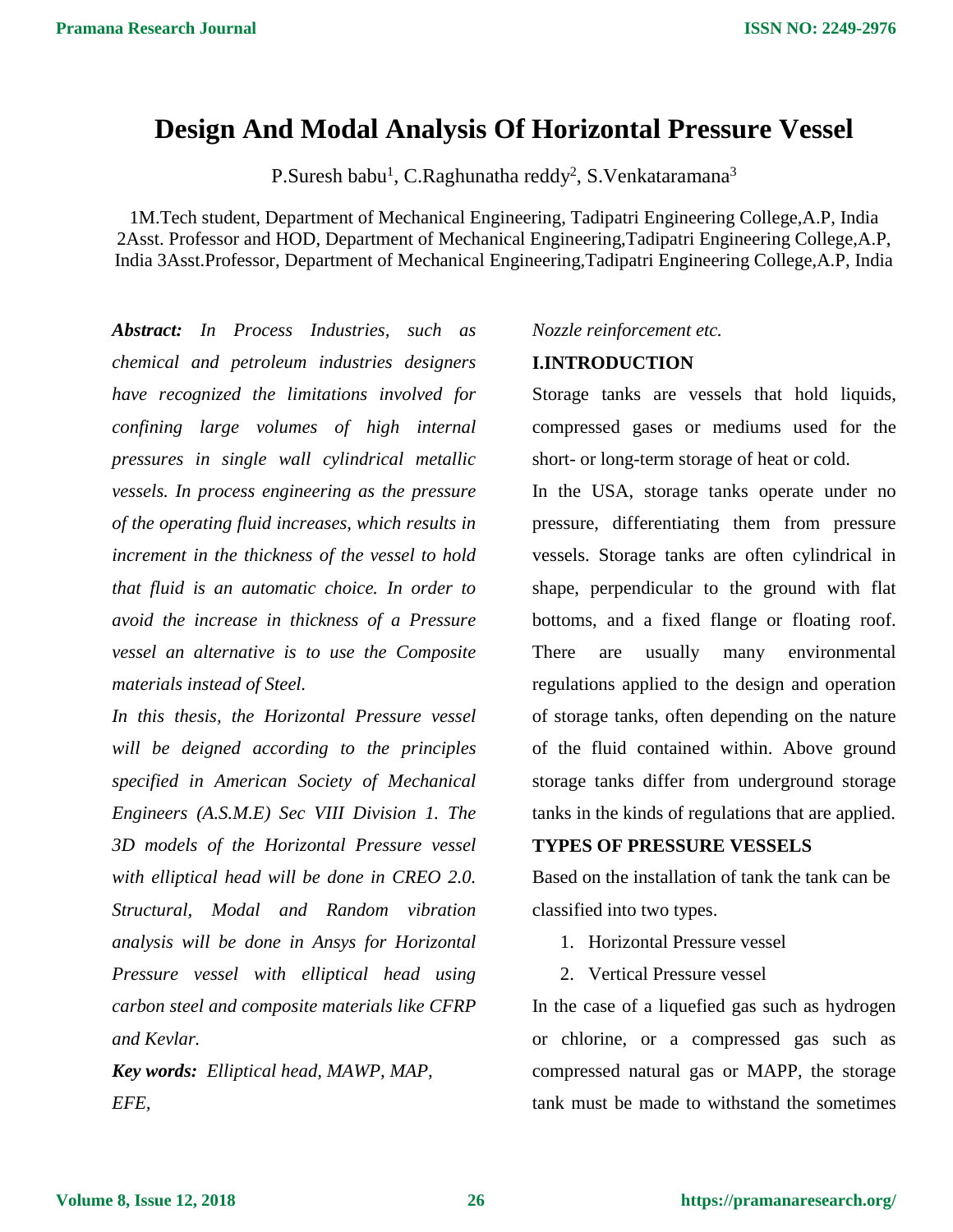immense pressures exerted by the contents. These tanks may be called cylinders and, being pressure vessels, are sometimes excluded from the class of "tanks".

Vertical storage tanks are produced by a number of manufacturers, which includes Norwesco, Ace Roto-Mold, Duracast, Snyder, and Poly-Mart. These seamless tanks are formed by rotationally molding high-density virgin polyethylene resin. Because they are made from plastic, the tanks have a natural resistance to rust, corrosion, and impact. The addition of UV inhibitors during production makes them resistant to sun degradation as well.

Vertical storage tanks have flat bottoms, so they can support themselves without the use of additional equipment. They are lightweight and can be moved manually when necessary. They have a long, useful lifespan and do not require maintenance.

### **II. Materials**

While steel and concrete remain one of the most popular choices for tanks, glass-reinforced plastic, thermoplastic and polyethylene tanks are increasing in popularity. They offer lower build costs and greater chemical resistance, especially for storage of specialty chemicals. There are several relevant standards, such as British Standard 4994, DVS (2205, and ASME RTP-1 which give advice on wall thickness, quality control procedures, testing procedures, accreditation, fabrication and design criteria of final product.

| <b>Material</b> | <b>Density</b><br>(g/cc) | Young's<br>modulus<br>(gpa) | Poisson's<br>ratio |
|-----------------|--------------------------|-----------------------------|--------------------|
| <b>Steel</b>    | 7.85                     | 235                         | 0.3                |
| Cfrp            | 1.6                      | 70                          | 0.101              |
| Kevlar          | 1.47                     | 68                          | 0.3                |

### **ASME CODE, SECTIONVIII, DIVISION 1**

It provides the requirements applicable to the design, fabrication, inspection, testing and certification of Pressure vessels operating at either internal or external pressures, this code as established in 1925(section VIII DIV I). The pressure vessels operate between 15psi to 3,000 psi comes under ASME Section VIII div I.). The pressure vessels operate between 3,000psi to 10,000 psi comes under ASME Section VIII div II. Its requirements are more rigorous than in division I. The pressure vessels operate more than 10,000 psi comes under ASME Section VIII div III. It does not establish maximum pressure limits. Its requirements are more rigorous than in division I and division II.

### **III. DESIGN OF CONSIDERATIONS**

Inner diameter= 96"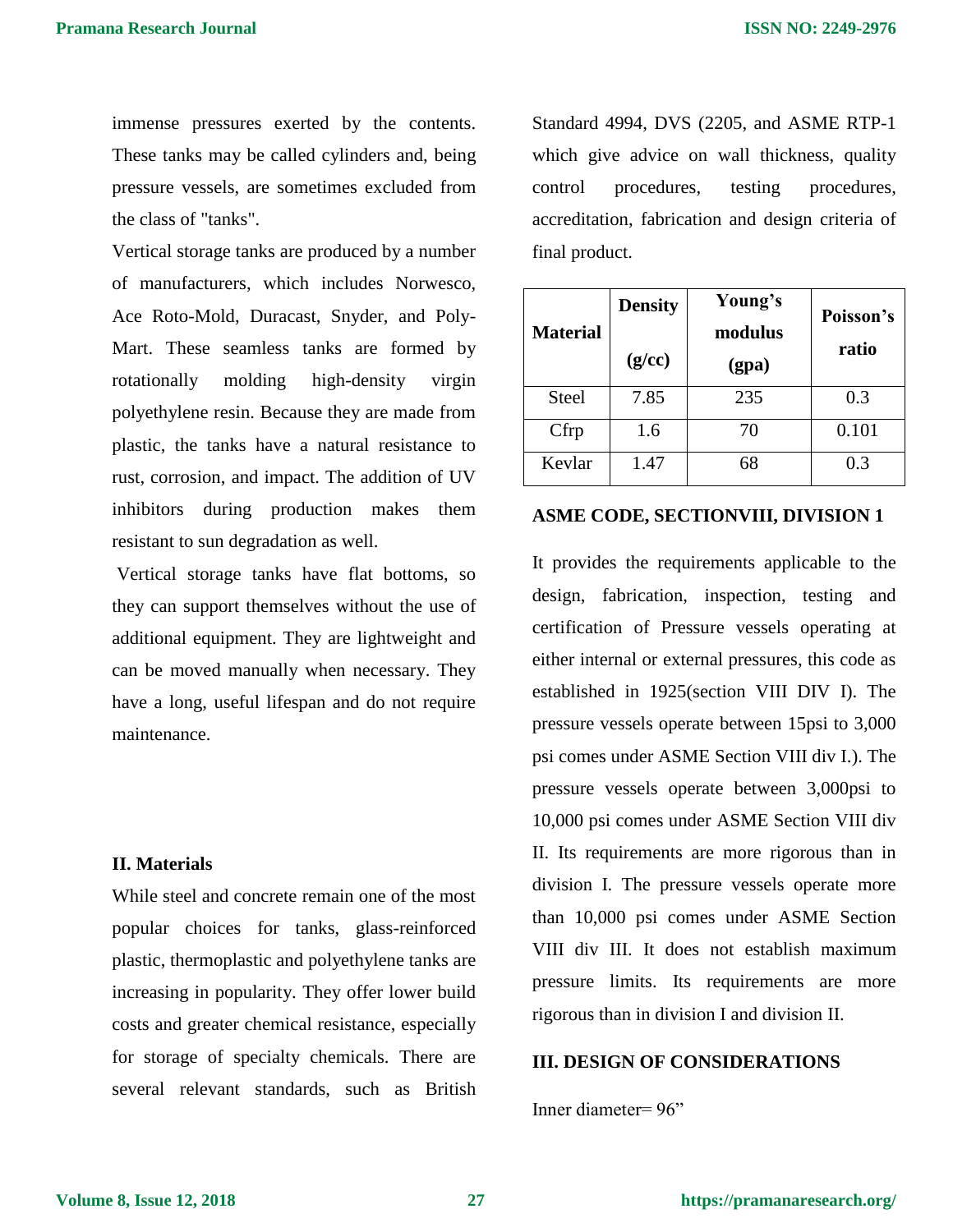# Length=120"

Nominal thickness=3" Corrosion allowance= 0.125" Allowable stress=20,000 PSI  $MAWP=1150$  PSI  $MAP= 1204$  PSI  $MDMT = -24.5F$ 

### **Design of Shell**

Design thickness, (at  $100^\circ F$ ) UG-27(c)(1)

 $t = P^*R / (S^*E - 0.60^*P) + \text{Corrosion}$  Allowance

Maximum allowable working pressure, (at 100

 $\rm{^{\circ}F}$ ) UG-27(c)(1)

 $P = S*E*t / (R + 0.60*t) - P_s$ 

Maximum allowable pressure, (at 70 °F) UG-

 $27(c)(1)$ 

 $P = S*E*t/(R + 0.60*t)$ 

% Extreme fiber elongation - UCS-79(d)

 $EFE = (50*t/R_f)*(1 - R_f/R_o)$ 

### **Elliptical head**

Design thickness for internal pressure, (Corroded at 100 °F) Appendix 1-4(c)  $t = P^*D^*K / (2^*S^*E - 0.2^*P) + \text{Corrosion}$ Maximum allowable working pressure, (Corroded at 100 °F) Appendix 1-4(c)  $P = 2*S*E*t / (K*D + 0.2*t) - Ps$ Maximum allowable pressure, (New at 70 °F) Appendix 1-4(c)  $P = 2*S*E*t/(K*D + 0.2*t) - Ps$ % Extreme fiber elongation - UCS-79(d)  $EFE = (75*t/RF)*(1 - RF/Ro)$ **Design of Nozzle**

Nozzle required thickness per UG-27(c)(1)  $\text{trn} = P^* \text{Rn} / (\text{Sn*E} - 0.6^* \text{P})$ Required thickness tr from UG-37(a)  $tr = P^*R / (S^*E - 0.6^*P)$ 

## **IV. CREO MODELING**



**Fig.1- Assembly of Pressure vessel**

**V. RESULTS AND DISCUSSION Static, Modal and Random Vibration Analysis for Horizontal Pressure Vessel by Using ANSYS 14.5.**



**Fig.2- Analysis in Ansys workbench**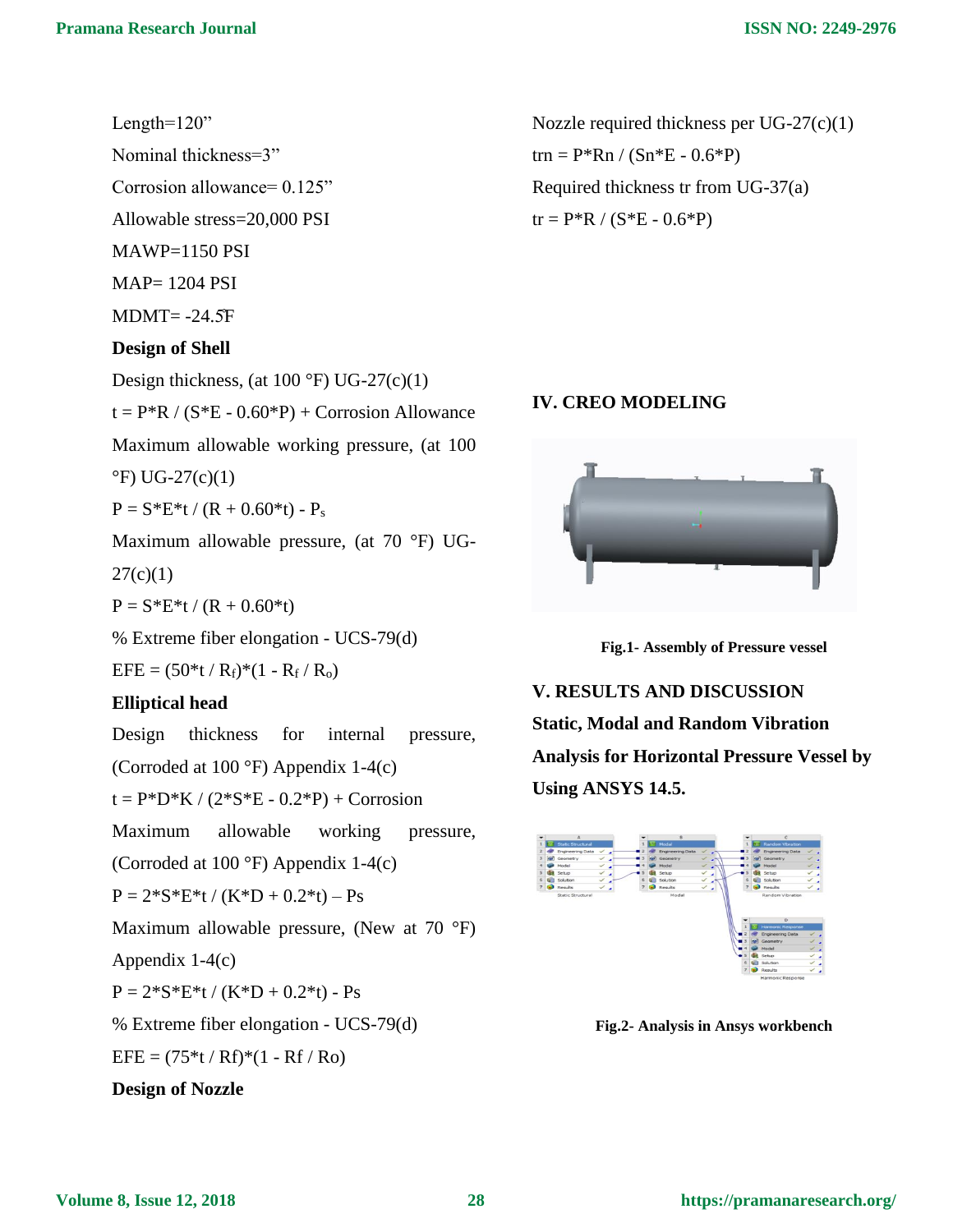

**Fig.3- Meshed Model in Ansys workbench**



**Fig.4- Apply Pressure on shell**

### **Material:-Steel**



**Fig.5- Total deformation**



**Fig.6- Equivalent stress**



**Fig.7- Equivalent strain**

# **Material: - CFRP**



**Fig.8- Total deformation**



**Fig.9- Equivalent stress**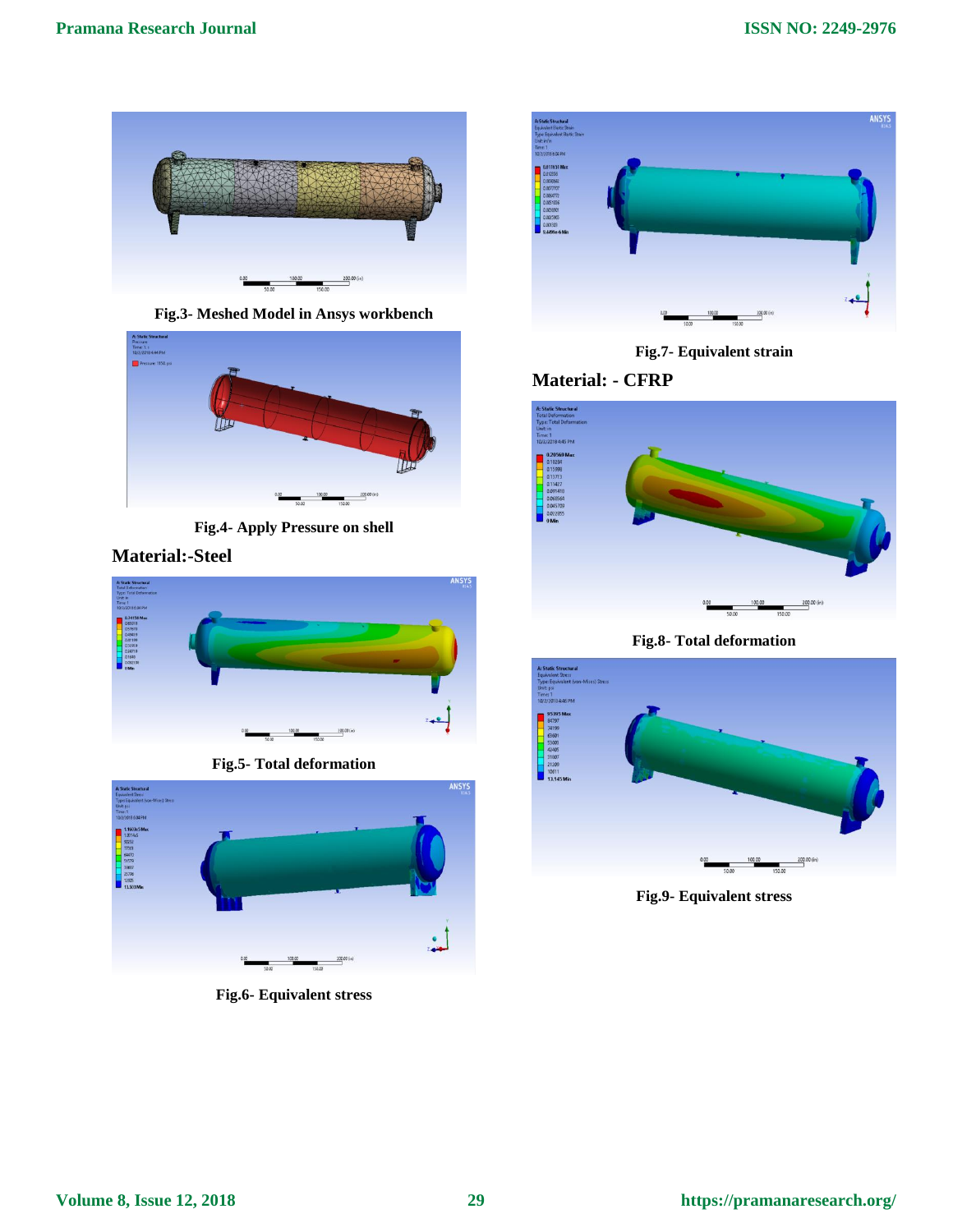

**Fig.10- Equivalent strain**





**Fig.11- Total deformation**



**Fig.12- Equivalent stress**



**Fig.13- Equivalent strain**



From the above graph it is indicated that the comparison of deformation for the three different materials when the operating pressure is applied to the pressure vessel and the deformations is less for CFRP while compare to other materials



From the above graph, It is shown that the comparison of stress for the three different materials when the operating pressure is applied to the pressure vessel and the stress is less for CFRP while compare to other materials.

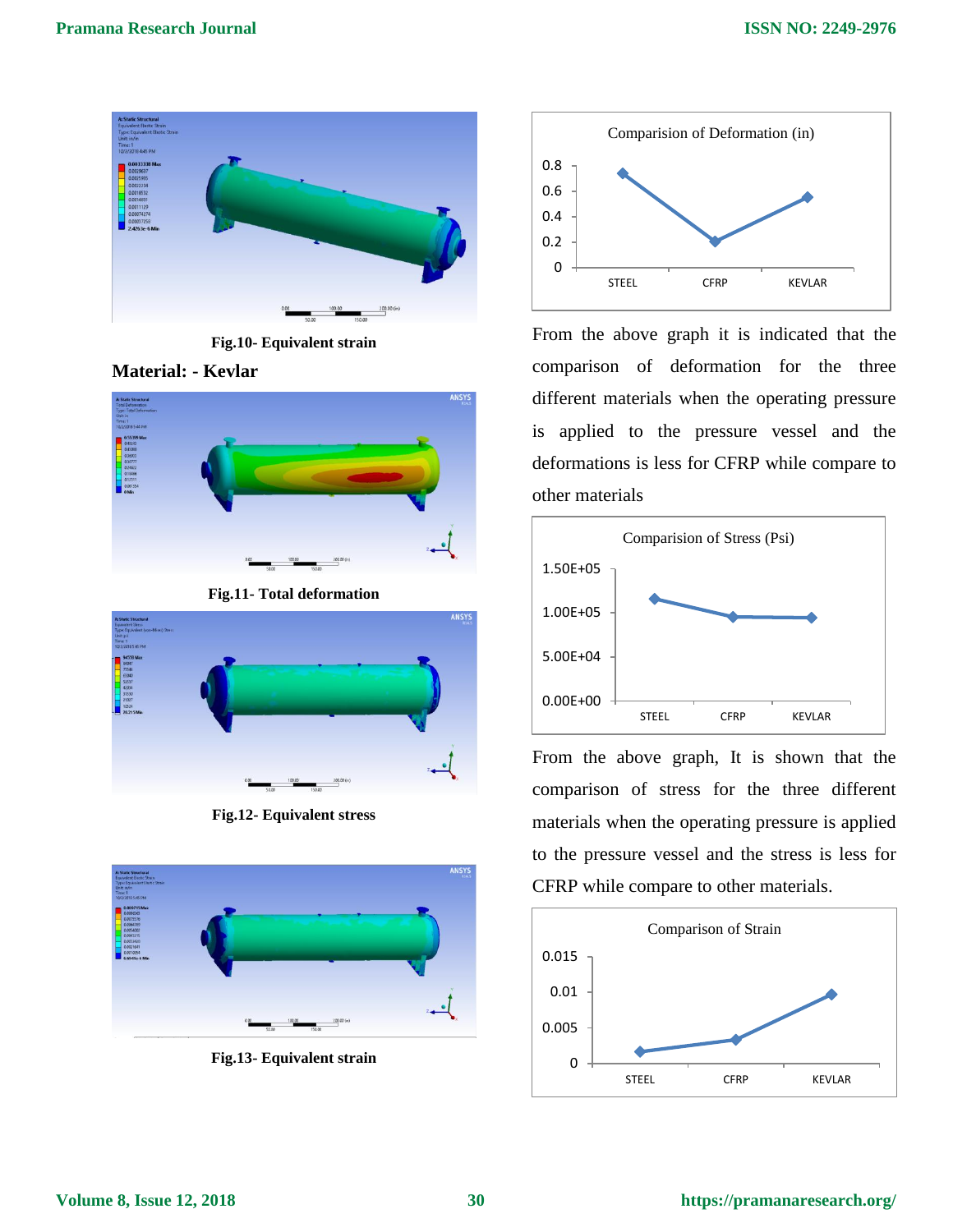From the above graph It is indicated that the comparison of strain for the three different materials when the operating pressure is applied to the pressure vessel and the strain is less for steel while compare to other materials.



From the above graph, it is indicated that the comparison of frequency for the three different materials and all modes when the operating pressure is applied to the pressure vessel and the frequency is less for steel while compare to other materials.



From the above graph, it is indicated that the comparison of deformation for the three different materials and all modes when the operating pressure is applied to the pressure vessel and the deformation is less for steel while compare to other materials.



From the above graph it is indicated that the comparison of directional deformation for the three different materials when the operating pressure is applied to the pressure vessel and the directional deformation is less for steel while compare to other materials



From the above graph, it is indicated that the comparison of shear stress for the three different materials when the operating pressure is applied to the pressure vessel and the shear stress is less for CFRP while compared to other materials.



From the above graph, it is indicated that the comparison of shear strain for the three different